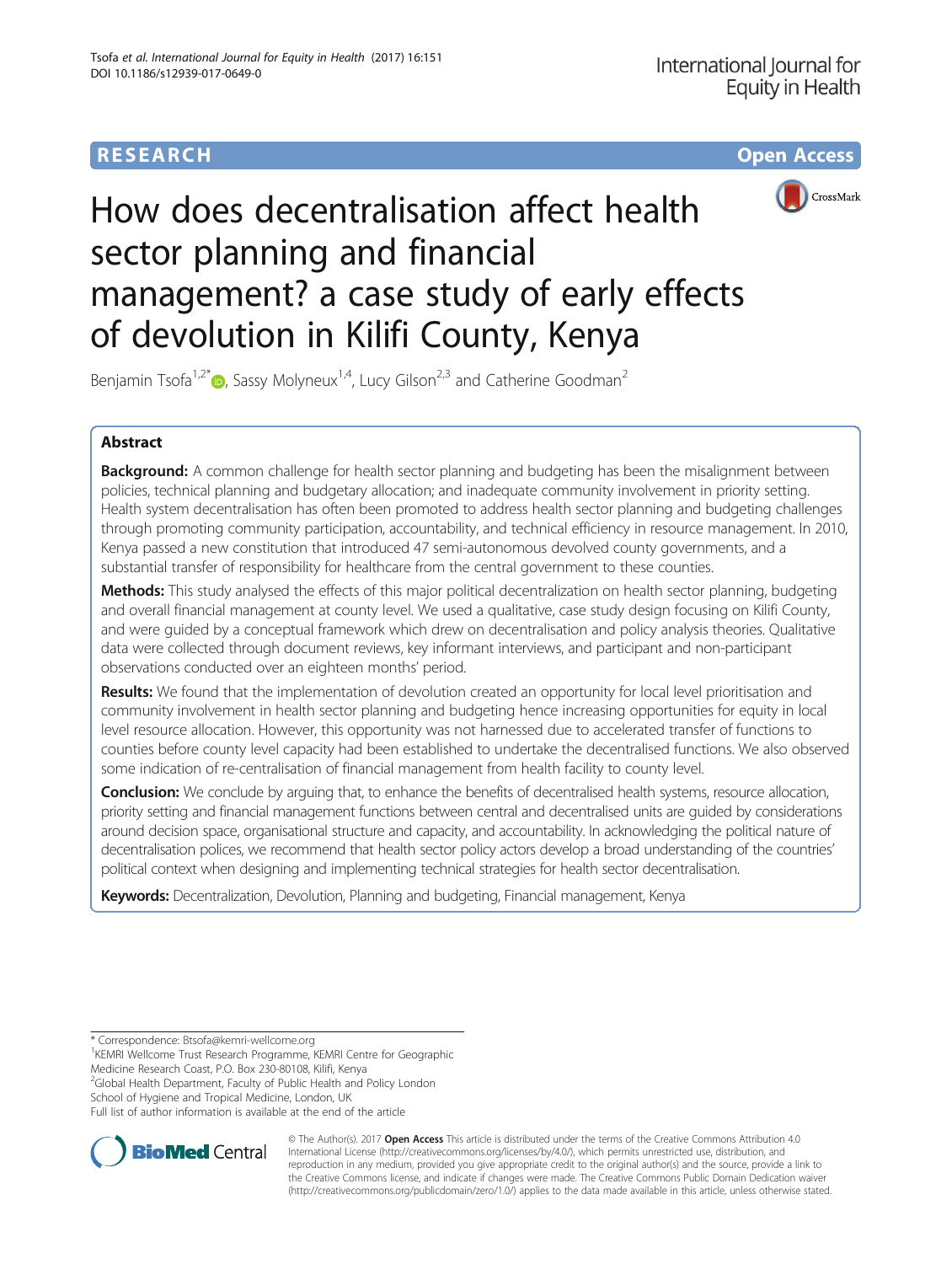## Background

Health sector planning, budgeting and efficient financial management are key to ensuring rational prioritization and use of limited resources, and in responding to community priorities, broader political interests, and the fiduciary requirements of national bodies and external funders [[1, 2\]](#page-10-0). However, a major and constant challenge has been the misalignment between identified sectoral policies, technical planning and budgetary allocation; and at the same time ensuring full community involvement and participation in the priority setting activities [\[3](#page-10-0)–[5\]](#page-10-0). The misalignment between planning and budgeting within the health sector in many developing countries has often been as a result of institutionalised separation between these processes [[5\]](#page-10-0). This problem has resulted in an inability of the health sector to influence additional resource allocation in the broader government resource allocation processes; and could explain why most developing countries are constantly unable to achieve their health sector medium term goals [\[4](#page-10-0), [6\]](#page-10-0).

To address these dual challenges of misalignment between planning and budgeting, and poor community involvement, health system decentralisation has for many decades been promoted as a priority reform agenda [[7](#page-10-0), [8](#page-10-0)]. Decentralisation involves the transfer of decision making power and authority over management of public affairs from a central level of government to sub-national levels. It has been argued to promote community participation, accountability, and technical efficiency in the management of public resources [\[8](#page-10-0), [9\]](#page-10-0). The transfer of power and authority may involve revenue generation, priority setting, resource management and/or decision making, and the sub-national units may be elected directly by the population, or appointed by the central level or by private entities [\[7, 10](#page-10-0)]. These multiple modes of decentralisation make it a very complex concept to study in a real world setting [[8](#page-10-0)].

The call for health system decentralisation dates back to the days of the Alma Ata declaration in 1978, which advocated for participation and involvement of communities in managing their health affairs. At this time, the potential for decentralisation to enable community empowerment, a concern for marginalised and disadvantaged communities to have greater influence over their health services, was in essence an equity issue [[11](#page-10-0)]. However, decentralisation has also been critiqued for its potential to allow increasing inequities in service provision between more and less wealthy areas and populations [[12\]](#page-10-0). The publication of the World Development Report 1993: Investing in Health, in the early 90s [\[11, 13](#page-10-0)] also provided renewed momentum for decentralisation, as a 'good governance' intervention for improving technical efficiency in health sector resource allocation and management, including through improving community participation to allow resource management decisions to be made closer to the targeted communities [[14](#page-10-0), [15](#page-10-0)].

Empirical findings on the effects of decentralisation on health sector planning, budgeting and financial management have been varied. Decentralization has been linked with enhanced local level internal health sector resource mobilization through allowing districts to make local decisions on user fees [[16\]](#page-10-0). The use of both discretional block grants, and conditional grants as mechanisms for resource allocation to decentralised units has been reported in many countries [\[17](#page-10-0)–[21\]](#page-10-0). Increase in discretional authority over local level health sector priority setting has been linked with reduced allocations for Primary Health Care (PHC) in decentralized units in some counties [[17\]](#page-10-0). It is therefore evident that, despite its growing popularity as an approach to tackling poor health system governance, the experiences of health sector decentralisation in most developing countries have been varied, irrespective of the form or mode of decentralisation adopted [\[7](#page-10-0), [8](#page-10-0)]. There is also wider recognition that, by aiming to transfer power from one set of actors to another, decentralisation is an inherently highly political process whose effects and outcomes are heavily influenced by contextual factors [[14, 22\]](#page-10-0).

The decentralization debate has dominated the political arena in Kenya since independence. This has seen the country adopt several decentralisation policies and strategies over time [[23, 24\]](#page-10-0). Within the Kenyan health sector, user fees were introduced in public health facilities in 1989, and District Health Management Teams (DHMTs) and District Health Management Boards (DHMBs) were established to oversee management of these fees [[5, 25](#page-10-0), [26](#page-10-0)]. A bottom-up health sector Annual Planning process was introduced at the same time. In 2009 the MoH introduced the Health Sector Services Fund (HSSF) which is a system where the government finances some recurrent costs for primary level health facilities by sending monies directly from National Treasury to health facility bank accounts, without going through the traditional disbursement bureaucracy in the health system [\[27](#page-10-0)]. Most recently, in August 2010, Kenya adopted a new constitution that created a devolved government system with 47 semi-autonomous counties to be established after the 2013 general elections. This devolution was largely driven by larger countrywide political processes with a broader goal of enhancing equitable resource allocation amongst regions and communities, and public community involvement in public resource management. The health service delivery function was among the key services earmarked to be devolved [[28\]](#page-10-0).

The 2010 constitution established four mechanisms through which counties are resourced: (i.) the Equitable unconditional share from national government set at a minimum of 15% of all national government revenue; (ii.) an Equalisation fund allocated to marginalised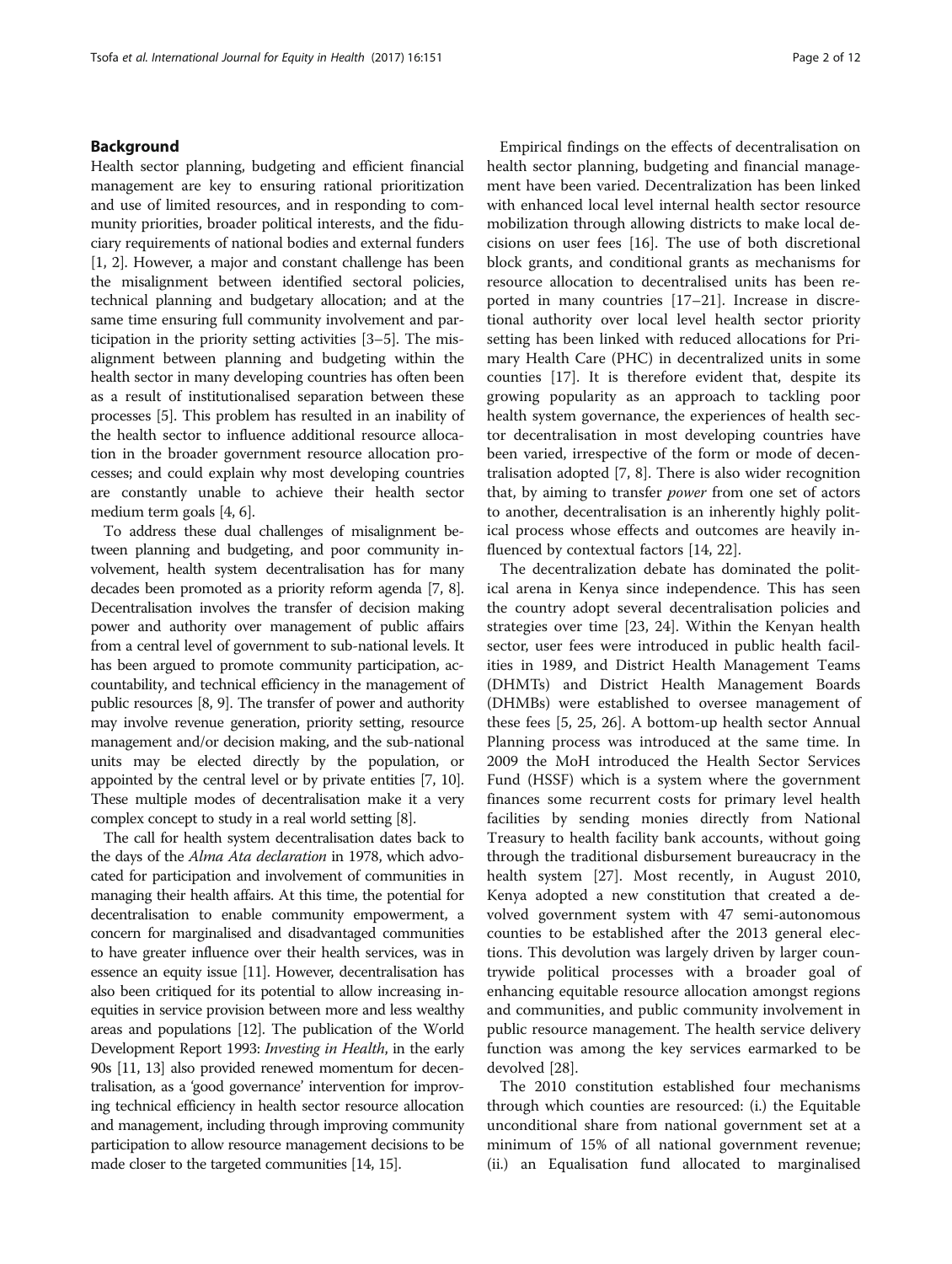counties to provide specific social services, set at a minimum of 0.5% of national government revenue; (iii.) Local revenue generated within the county through county level taxes; and (iv.) Conditional grants given by national government to counties to address specific national strategic priority issues. A Public Finance Management (PFM) Act elaborates the overall government planning and budgeting, and financial management process including key events and specific time lines at national and county level (Table S1).

In this paper, we examine the early effects of devolution in Kenya on health sector planning, budgeting and financial management. Specifically, we examine the extent to which devolution addressed the historical challenges of a mismatch between health sector planning and budgeting, and inadequate community involvement. With the growing acknowledgment that decentralisation effects and outcomes are highly context specific, this paper provides empirical findings from the Kenyan context. This paper is also unique in reporting on data collected during the early days of decentralisation implementation rather than in a more stable phase, providing a deeper understanding of health systems functioning during the process of major political change.

### Study methods

This is a qualitative case study focusing on Kilifi County, but also drawing on data from the broader implementation of devolution in across the country. Kilifi county has a population of approximately 1.2 million people and covers an area of  $12,246$  km<sup>2</sup>. About 74% of the population live on less than one dollar a day [\[29](#page-10-0)]. The decision to use one county was to allow for a deeper exploration of the issues under focus within the study. To help in interpreting the findings from Kilifi, we also incorporated national level data collection through national level key informant interviews, and we also drew from national level and country-wide non-participant observation of the unfolding events with the implementation of devolution across the country.

Kilifi County, is one of the six counties that formed the former Coast Province. The Coastal region of Kenya is largely believed to have been the originator of the decentralization debate in Kenya, which championed for a federal government system at independence [\[23](#page-10-0), [30](#page-10-0)]. Kilifi County is also part of the broader health systems governance learning site, within which this study was nested [\[31\]](#page-11-0).

#### Conceptual framework

We adapted a conceptual framework proposed by Bossert and Mitchel (2011) which suggests that *decision* space, accountability and organizational capacity often interact to affect and influence the range of choices made by decentralised units within decentralised settings [[32\]](#page-11-0). In our adaptation, we also considered the broader political context including the mode of decentralisation, its overall goals and the key actors and players driving its design and implementation (Fig. 1). For decision space we considered it as the degree of discretion that peripheral units have within the law, and their ability to

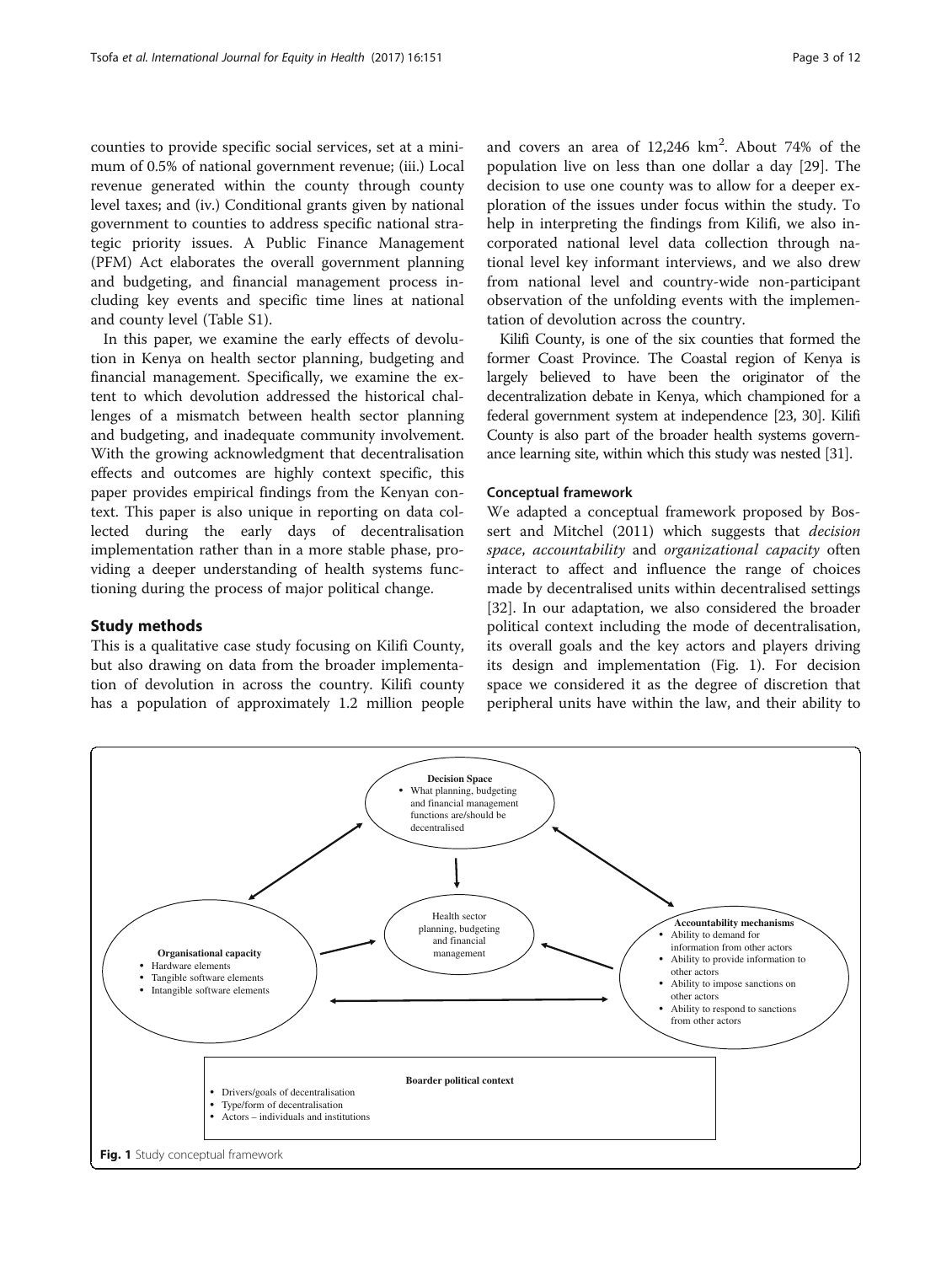'bend the law' [[8\]](#page-10-0). We considered accountability as the ability of actors to demand from or provide information to others within the system, and to impose or respond to sanctions [[33\]](#page-11-0); and we considered organisational capacity around the dimensions of hardware (infrastructure, technology and finances), tangible software (organisational systems, management systems, processes and procedures), and intangible software (communication, relationships, norms and values, and power), all of which are necessary for optimal functioning of health system organisations [[34, 35\]](#page-11-0).

We used this framework to inform the development of our data collection tools and to frame our interpretation of our study findings and the discussion.

#### Data collection

We used several qualitative data collection techniques, including participant and non-participant observation, regular reflective practice, document reviews and key informant interviews. Data were collected between December 2012 to December 2014, just before and during the early days of implementation of the devolved government systems.

Data collection was facilitated by BT who has a long history of working with health system managers both in Kilifi County and at national level. He worked for 3 years as the district manager of health in Kilifi prior to devolution, and during 2012 was based fulltime at the national Ministry of Health (MoH) as a technical adviser to the Technical Planning Department. During the data collection period for this study, he was co-opted into the national health sector technical committee that was charged with designing and facilitating the transfer of functions from the national MoH to the County Departments of Health (CDoH). In Kilifi he was formerly invited by the county managers to support the planning process in the county.

BT's previous experience in the health sector, and his engagement with the MoH at county and national level during the data collection phase provided him with a unique insider perspective, with access to information and operations of the health system both at national and Kilifi County level that would not be accessible to purely external researcher [\[36](#page-11-0)]. To strengthen objectivity in the interpretation of his observations, regular formal reflective sessions were carried out with the other research team members to allow for group reflections on the findings. Field notes were kept in the form of a diary throughout this period. The observation field notes, and deliberations from the reflection sessions were triangulated with data from the key informant interviews and documents reviews so as to minimize any possible bias from the insider status

#### Observations and reflective practice

County level observations were carried out as part of a longer term programme of health system governance

research - a 'learning site' - established in Kilifi in 2012 [[37\]](#page-11-0). A health system governance learning site is a geographic setting where health systems managers and researchers work together over a relatively long period to identify operational governance challenges and questions, and to seek solutions and answers to the identified challenges. Two other learning sites, linked with the Kilifi one, have been established in Cape Town and Johannesburg in South Africa [[35, 37\]](#page-11-0). As part of the research activities within the learning site, regular formal reflective practice sessions are conducted among the researchers, between the researchers and health managers, and across learning sites. Both BT and SM are part of the Kilifi learning site, while LG is part of the Cape Town learning site. National level and country-wide observations were done by BT through participating in meetings and activities aimed at facilitating the transfer of functions from national level MoH to the counties, and through noting and diarizing key events in the implementation of decentralisation and their subsequent health sector effects across the country.

#### Document reviews

The content of all documents relating to the design and implementation of the devolved government system generally, and health sector, planning and budgeting more specifically, was reviewed to provide an understanding of the overall goals of the devolved government system, and processes for health sector planning and budgeting under devolution. These documents included the 2010 constitution, the County Government Act 2012, the Public Finance Management Act 2012, the Draft Kenya Health Policy (KHP) 2012–2013, the Kenya Health Sector Strategic Plan (KHSSP) 2013–2017, the Health Sector Planning and Budgeting Tools and Guidelines, and the Draft Kilifi County Integrated Development Plan (CIDP) 2013–2017.

#### Semi-structured interviews

We conducted 28 semi-structured interviews in English with a wide range of purposively selected participants with a key role in the implementation of devolution at national level and in Kilifi County. We included those involved in general as well as health sector planning and budgeting specifically. These interviews were largely directed by the data collected through the methods highlighted above, and were complemented by numerous informal discussions with key participants throughout the study period, as part of broader learning site interactions. At national level interview participants were drawn from the national MoH, nongovernment health development partners, UN agencies, the Commission for the Implementation of the Constitution, the Transition Authority, and the national assembly committee on health. At the county level, participants were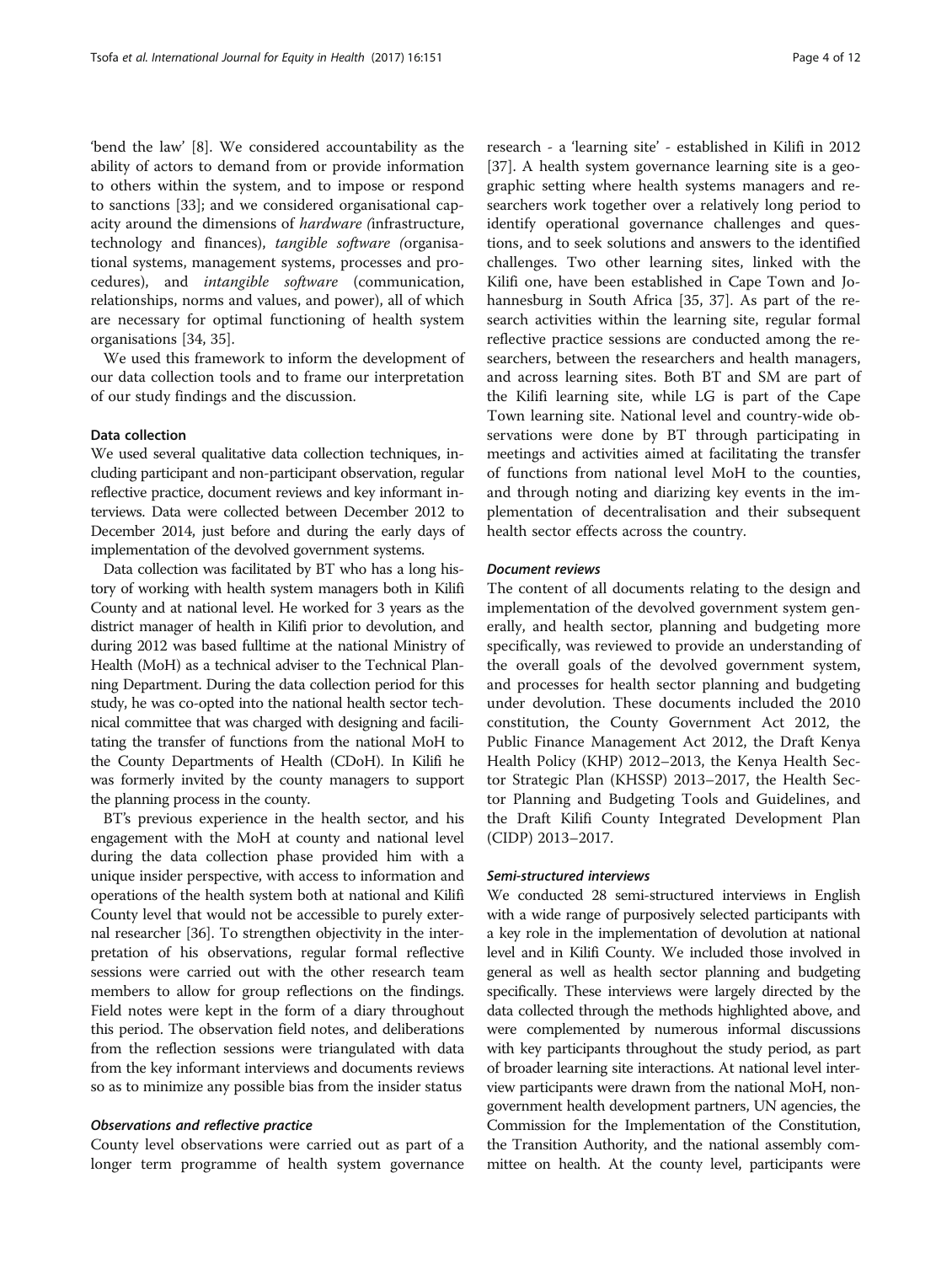drawn from the CDoH, County Treasury, County Public Services Board, County Assembly, and the County Transition Authority coordination office. All semi-structured interviews were tape recorded and later transcribed verbatim.

#### Data management and analysis

Interview transcripts, observations and reflective practice notes were imported into N-Vivo 9 software for charting and coding. They were later analysed using the thematic framework approach [[38\]](#page-11-0), identifying main themes guided by our study conceptual framework, and those emerging from the data.

## Study results

In our results, we begin by providing an overview of the overall country-wide county government structure, and the planned and actual process of transferring devolved functions from national to county level. We then elaborate on how the health sector planning and budgeting process should in theory work in general across the country, and what happened in practice in the 2013/14 fiscal year, with more focus on Kilifi County, and the key country-wide, and county specific influences on this process that year. We conclude our findings by highlighting some of the early outcomes of devolution on health sector financial management processes in Kenya.

## County government structure and transfer of county functions

The constitution established a county government with two arms: an executive with an elected County Governor and Deputy Governor; and a 10-member County Executive Committee (CEC) appointed by the governor. A legislature known as the County Assembly (CA) was also established, made up of elected Members of County Assembly (MCAs) representing each electoral ward in the county, and as nominated by political parties in the assembly to represent special groups. The CEC members have overall policy and political responsibility over each of the ten County Departments, including health. Within each department and working under the CEC member is a Chief Officer, also appointed directly by the governor, with overall accounting and administrative responsibility over the respective department [\[39\]](#page-11-0).

The constitution outlined a seven year process of transferring functions from national to county governments, running from August 2010 [[28,](#page-10-0) [40\]](#page-11-0). However, reacting to growing pressure from the county governments, the president in June 2013 directed that all government functions to be undertaken in counties be transferred immediately. This happened at a time when most county governments had not fully established their structures to undertake these functions.

## County government planning and budgeting under devolution

The national level planning and budgeting events relevant to the health sector are outlined in Additional file [1](#page-10-0): Table S1. At the county level, once established, each county government should establish a County Treasury, which facilitates and oversees planning and budgeting, and overall management of public finances. It should establish a consolidated County Revenue Account, to hold all county revenue received from national government or raised locally. Any withdrawals or payments from this account require approval from the office of the Comptroller of Budgets at the National Treasury who is responsible for ensuring that county governments adhere to government wide financial regulations. Key county planning and budgeting events relevant to the CDoH planning process are outlined in Additional file [1](#page-10-0): Table S2.

All county departments should develop strategic plans, which are consolidated to form the County Integrated Development Plan (CIDP). The CIDP consolidation process should incorporate grassroots public participation, and be implemented by each county department through Annual Work Plans (AWPs). Resource allocation to all county departments should occur through an annual resource bidding process, guided by the departmental AWPs. The county departments then develop departmental budgets, which are consolidated to form the overall annual county budget. The CEC member for finance should present the consolidated county budget to the full CEC for approval before submitting it to the CA by the end of April each year. The CA should invite submissions and inputs from members of the public and other stakeholders, with budget approval by end of June. Once approved the county treasury is required by law to publish and publicize the budget for general public information.

Figure [2](#page-5-0) shows the CDoH planning and budgeting cycle, showing the key events to be carried out within the CDoH (green boxes) and how they link with the key events in the overall county budget process coordinated by County Treasury (orange circles). The CDoH's AWP process should ideally begin in September with a performance review of the previous year's AWP and an elaboration of the subsequent year's priorities. These priorities should guide the CDoH resource bidding process once the county treasury publishes the County Budget Review and Outlook Paper which gives a detailed outline of the projected county resource basket made of allocations from national government, and locally generated revenue. It also outlines indicative allocations to county departments. Within the CDoH, the AWP planning and budgeting process is overseen by the County Chief Officer for Health with the County Health Management Team (CHMT).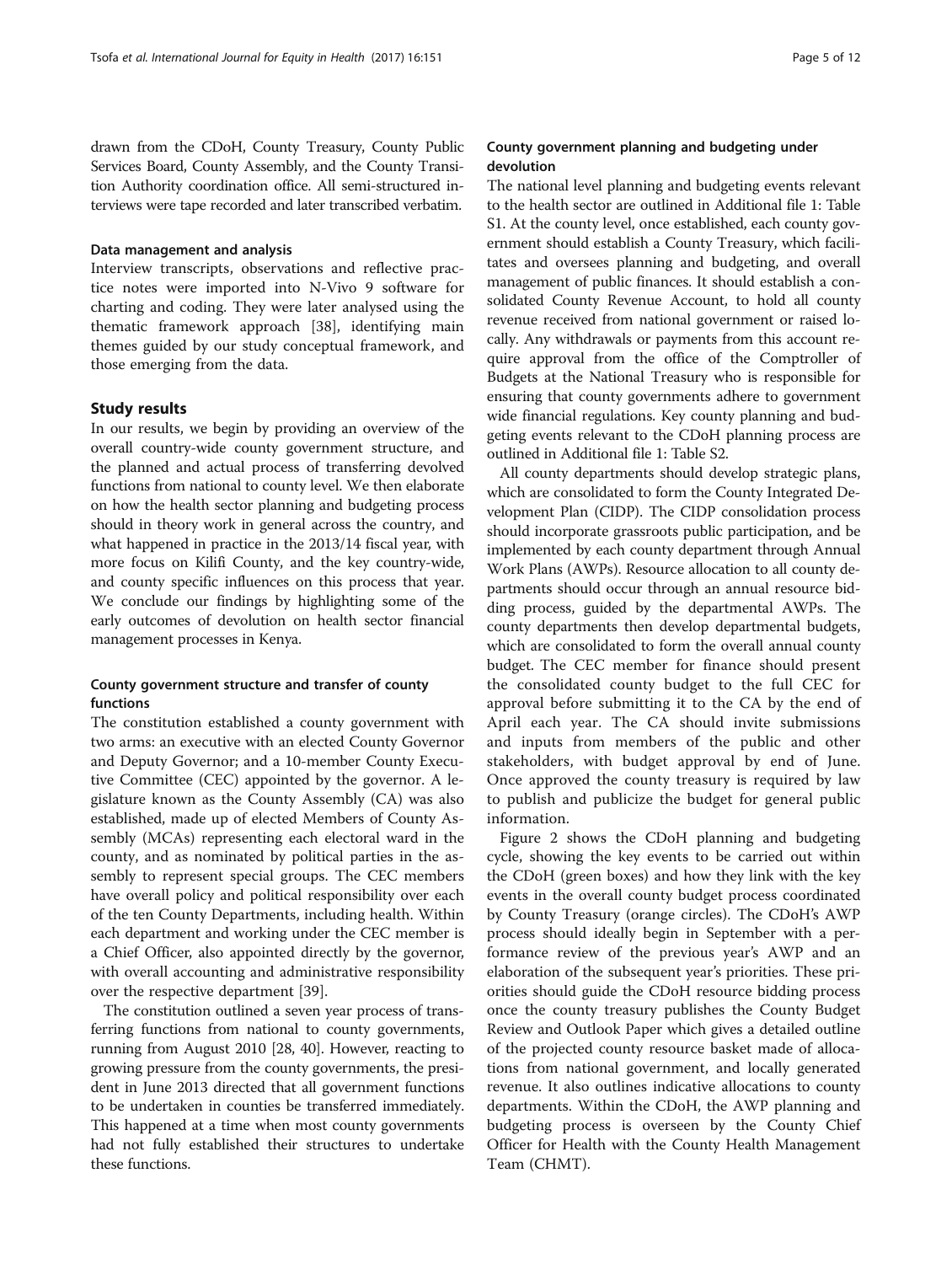<span id="page-5-0"></span>

Once they receive the circular providing the overall guidance, the CDoH is required to develop AWP guidelines to facilitate AWP preparation within all its planning units. The AWP tools should adhere to the planning and budgeting guidelines released by treasury, and be aligned with the national health policy and strategic agenda outlined in the KHP 2012–2030 and KHSSP 2013–17.

Once all the planning units have undertaken the AWP planning, the CHMT should convene a meeting with all health stakeholders including implementing and funding partners, and the CA Health Committee, to consolidate the work plans and outline the budget. The consolidated departmental plans and budget are then submitted to the County Treasury for incorporation into the draft county government budget for submission to the full CEC, and later to the CA for approvals.

## Early experiences of county level planning, budgeting and financial management experiences under devolution; and their influences

## Overview of the 2013/14 planning and budgeting process in Kilifi

The Kilifi CHMT began the county health strategic plan development process in early April 2013, but then abandoned it until May 2014 because of lack of a Chief Officer in the CDoH at the time to lead and guide the process. The CDoH thus did not actively participate in the overall county budgeting process. The County Treasury went ahead to develop generic budgets for all departments including that for the CDoH, in order to avoid delaying the county budgeting process which has legally entrenched timelines. There was thus no sector AWP developed within the CDoH by the time the overall county budget process for 2013/14 was concluded.

The lack of active participation of the CDoH meant that there was hardly any community or stakeholder involvement in the health sector planning and budgeting process. However once the consolidated county budget was finalised, there was an attempt by the County Treasury to subject the budget to stakeholder and public reviews before it was finally presented to and debated by the CA for approval.

## Influences on the 2013/14 CDoH planning and budgeting process and outcomes

Delays and tensions in establishing CDoH structures in Kilifi county A major influence on the planning and budgeting process in Kilifi specifically was the delays and tensions in establishing county structures. The national MoH appointed and seconded interim County Health Coordinators to every county a few weeks before the general election in early 2013 with the mandate to set up interim county health coordination structures. These county coordinators established interim CHMTs. In Kilifi, the interim CHMT designated the three former DHMTs within the county as interim Sub-County Health Management Teams (SCHMTs) and former Hospital Management Teams (HMTs) for the three referral hospitals as the interim HMTs. There were however no clear terms of reference or guidelines provided by national or county governments for the composition, roles and mandates of these structures.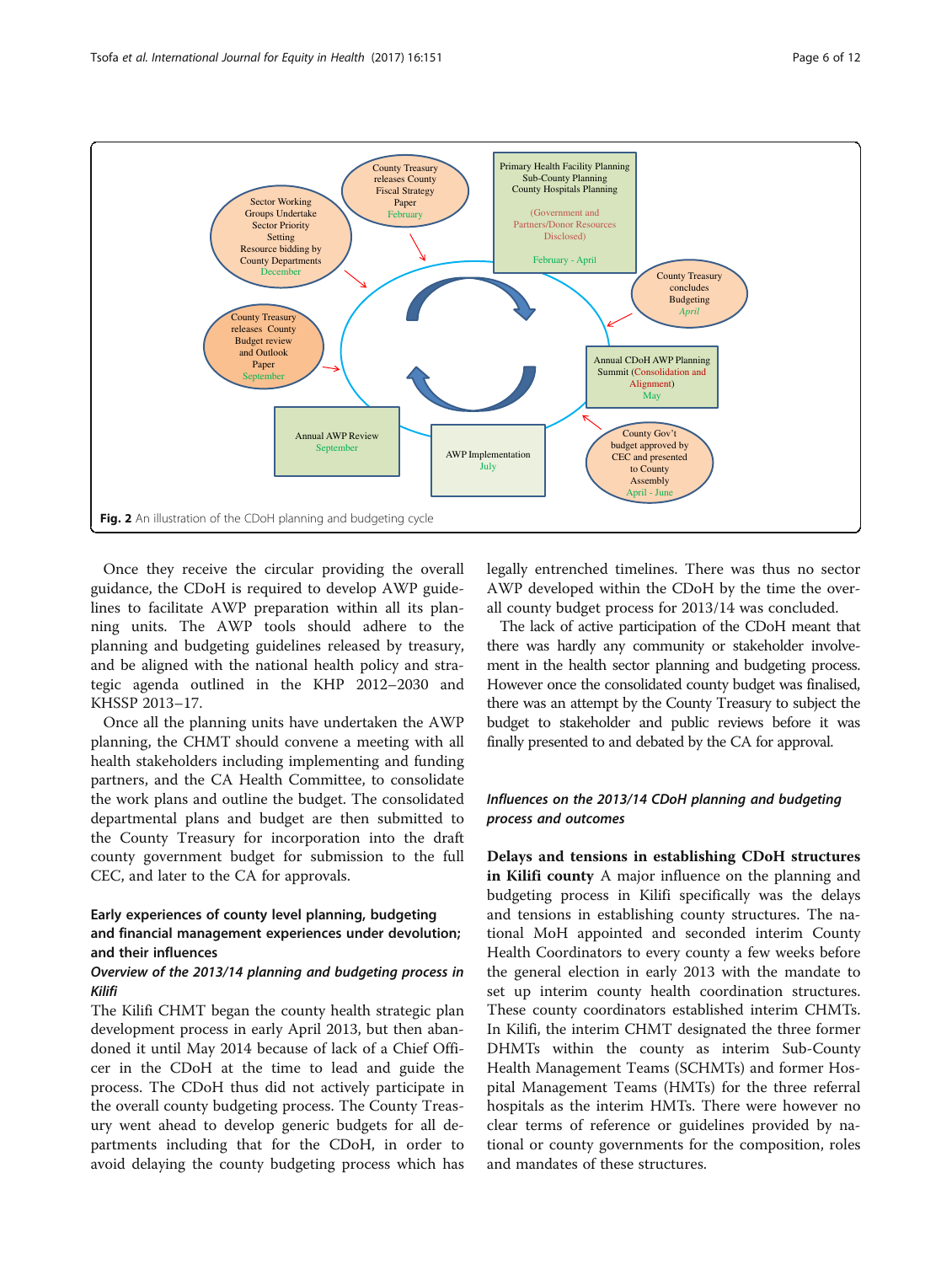For more than a year, the governor did not appoint departmental (including health) Chief Officers. This was largely due to heightened political canvasing within the county at the time. Only the Chief Officer for Treasury was appointed in May 2013, as an interim measure to assume accounting responsibilities for all county departments. For the CDoH, an earlier appointment had led to tense working relationships between senior managers which contributed to the stalling of the CDoH Strategic Plan development process and the AWP development that had begun in early 2013. Chief Officers were subsequently appointed in April 2014.

Lack of clarity between CDoH and national MoH roles country-wide At the time of the 2013/14 health sector planning and budgeting process, the proposed process of transfer of functions had not been agreed upon between national and county governments. The roles the CDoH would undertake vis a vis the national MoH with respect to health service provision was therefore not clear. These observations were also made by some interviewees.

[…. I was lucky enough to participate in the budgeting process for the county, so and rumour had it that commodity, some people were saying that commodity procurement will still be done at the central government. It wasn't clear by the time we were doing this year's budget. It wasn't clear…] KII C 004

Lack of capacity of key actors to undertake their planning and budgeting roles at the county level Beyond the structural delays and lack of clarity in roles, some county level respondents felt that the individuals and structures tasked with different planning and budgeting roles at the county level lacked the basic capacity to comprehend and undertake these roles:

[...Then again the capacities of the CECs for example are moving now to developing strategic plans and developing sector plans, we have had a problem up to now. We do not have up to today sector plans. Sector Strategic plans. Even the AWPs, they're doing work plans….. …..this is a primary school teacher who was picked from the classroom and made CEC, and she has no capacity to develop that and you're telling them today develop a strategic plan….] KII C 002

Several interview participants at the County and Sub-County level also pointed out that the MCAs lacked the relevant capacity to undertake their oversight roles.

[…The County Assembly for me is a body which has the will and the power to do things right but has no capacity to do it, but they have the power, they have the everything, the will and everything but the capacity is very limited because if you to have to hold me accountable, you should be analytical. You should be a person who can understand things to a certain level…] KII C 002

Because of this lack of capacity of the MCAs, there was a view that in Kilifi, the county executive could easily buy their way from the CA if they need any decision to be made; thus weakening public participation and accountability in governance processes.

[.... You see. So public participation is very weak, very weak because when you bring a Bill, you bring them [MCAs] here to take them through ... you actually invite the committee to take them through the Bill. Pay them a sitting allowance; When they get it there at the assembly, they will not raise a finger on it….] KII C 002

## Early experiences in CDoH financial management processes in Kilifi County

## Re-centralization of financial management roles at county level

The lack of a Chief Officer for the CDoH for the better part of 2013 caused significant delays in accessing funds by the service units, thus hampering service delivery within Kilifi county. As an interim measure, all financial requests for routine recurrent expenses by service delivery and coordination units had to be taken to be approved by the Chief Officer Treasury, causing significant delays in financial procedures.

[….right now as Kilifi the only challenge we have is the fact we don't have a chief officer ….,… then these people have to come all the way from Malindi, and Mariakani; the Malindi [Sub-Counties] ones are …they have to come here, you know…] KII C 002

[…We took the voucher since before Christmas, to the county treasury, around December, (this interview was in March of subsequent year)…..yes they have not been able to pay the vouchers. So petrol also the same. We have to go and kneel down there before the supplier we cry if there is no phone and imagine if you don't have even recurrent money even to buy airtime, it means you have to go physically if you miss him you have to borrow airtime again so we are just running in debts…] KII SC 005 However even after the appointment of the Chief Officer Health in April 2014, the delegation and transfer of financial management responsibilities for recurrent activities at Sub-County, Hospitals and PHC facilities did not happen. Sub-county and health facility managers still have to travel long distances to the County headquarters to get approvals and financing for their recurrent expenses serviced by the CDoH Chief Officer.

User fee lock-down in hospitals within the county Given the challenges and delays in accessing county level funds for service delivery by the hospitals, the user fees (which the hospitals continued to collect after devolution) were a potential alternative source of funds for these facilities. However, once the County Treasury was established in Kilifi, it directed that the user fees fell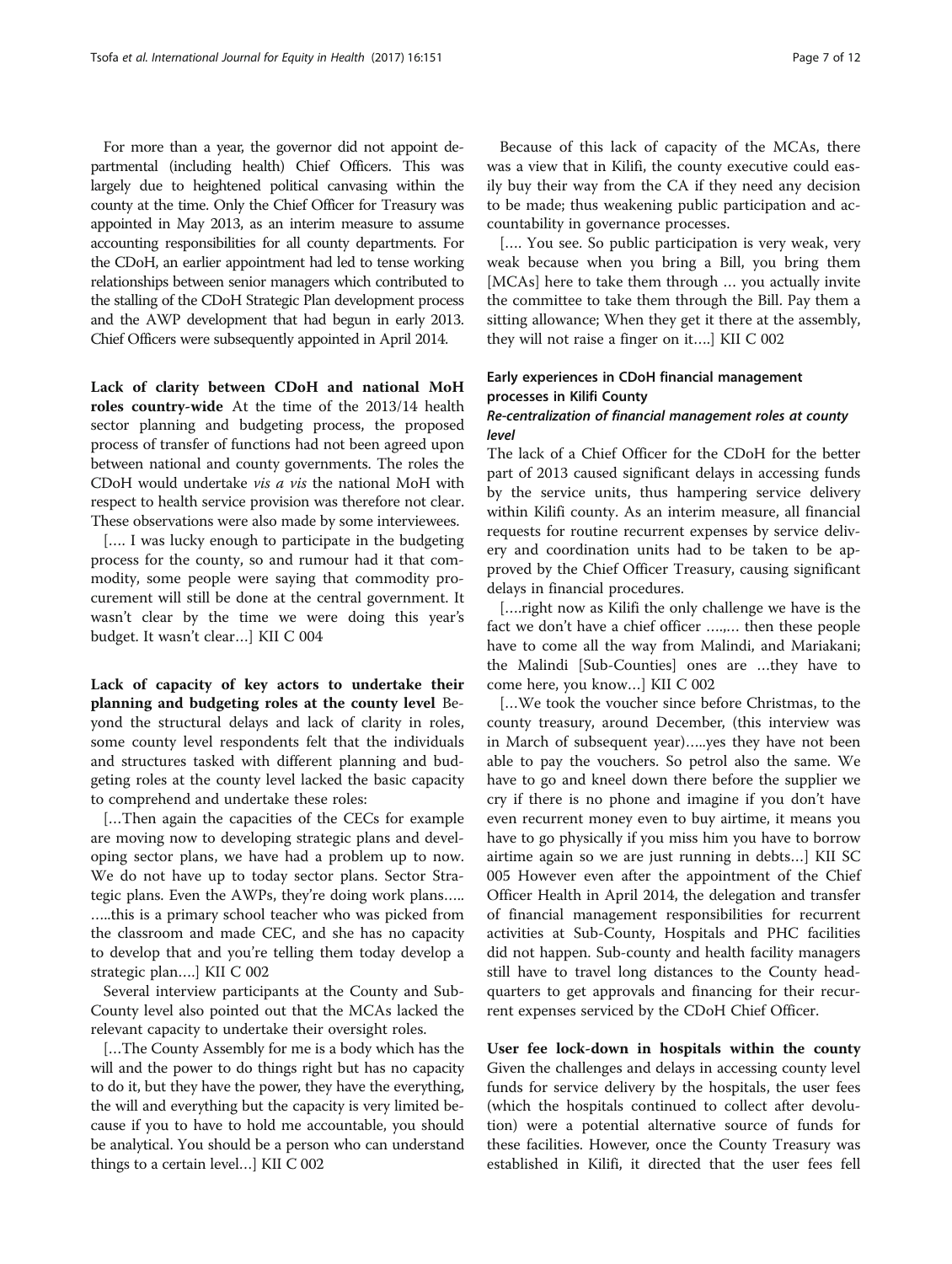under what is collectively described as 'County Revenue' and thus the hospitals should close their respective user fees bank accounts and be banking the money in the County Consolidated Revenue Account.

The CDoH was not happy with this directive, and for a whole year the hospitals continued to collect the money and bank it in the hospitals' accounts, but could not spend it because of lack of authority to spend from the county treasury; even with the existing acute and emergency financial needs in these hospitals at the time.

[…We are banking 100% according to the policy and… Several millions like here I think it's more than 30 million is inside there, frozen; and yet we have the ambulance… that cannot be removed from the fundi (mechanic), imagine……] KII SC 005

The delays in accessing funds for addressing emergency needs from the county treasury and the stand-off over the use of the user fees funds, led some hospital managers to decide to spend the money they collected from user fees, without banking them, so as to address their emergency needs without seeking approvals.

[…now sometimes (XXX hospital) has been forced to spend money at source [without banking it] as I speak now they have spent almost 500,000 shillings at source. Yeah because how do you survive, we don't have water, we don't have electricity you have no supplies, patients don't have food and you have debt of around 2 million just for food alone, and such kind of things we are talking about.…] KII SC 007

Access to HSSF funds for PHC facilities Prior to devolution, an additional source of funds to support service delivery particularly for primary health facilities across the country was the HSSF. As noted above, these were funds put together as a contribution by national government and two main donor agencies, DANIDA and the WB that would be sent into PHC facilities directly from central level treasury to cater for recurrent expenses [[27\]](#page-10-0). However, in the early days of devolution, there were contestations over the roles of national and county government in the management of these funds. County governments wanted to undertake the selection and gazettement of the Facility Management Committees comprising of local community representatives and who were key in the management of these funds at the facility level, arguing that managing PHC facilities fell within their mandate.

Another contention was regarding the channel and flow of HSSF funds. The national MoH wanted the flow to remain as prior to devolution, i.e. move directly from national treasury to facility bank accounts. This position was supported by the WB. The county governments however wanted the funds to flow through the County Treasury, a position supported by DANIDA. These contestations were also recounted by some interviewees.

[…am hearing that there is still a tug of war between the county and national government. The county wants to gazette, to do the gazettement because they claim this is a county function. The national government also wants to do that…] KII SC 02

These contestations led to a significant delay in the release of funds. Ultimately when an agreement was reached for counties to gazette the FMCs but for the funds to go straight into facility accounts, DANIDA disagreed and withheld their contribution into the HSSF kitty, leading to a significant reduction of the total amount of funds sent directly to health facilities.

#### **Discussion**

The design and model of the devolved government structure introduced in Kenya under the 2010 constitution created opportunities for a major increase of decision space over public resource management from national level to the county level. In addition, the devolution laws created an elaborate mechanism to increase direct and in-direct (through elected representatives) community involvement in planning and budgeting. However, these opportunities did not improve the historical challenges of poor alignment of health sector planning and budgeting processes, and poor community involvement, at least during the early days of implementation of devolution in Kilifi County. This was largely due to a lack of clarity in roles between the national MoH and the CDoHs country-wide, delays in setting up the county level structures required to facilitate the processes, and lack of the required organisational and individual capacity at county level to undertake the planning and budgeting function. All of this took place in a context of country-wide rushed transfer of functions from national to county level, in turn linked to broader political contestations in the country. In addition, the early days of decentralizing witnessed perverse re-centralisation of operational financial management processes at county level, and disruption of traditional operational financial flows to hospitals and PHC facilities.

From our findings, it is evident that within a decentralised setting, discretion over planning, budgeting and financial management often interact with organisational capacity, and accountability mechanisms, to affect health sector planning and financial management outcomes. These observations are largely in line with those of Bossert and Mitchell (2011) [[32\]](#page-11-0). However, in addition, our findings suggest that this interaction and associated outcomes need to be viewed within the broader political context in which the decentralisation model was designed and implemented.

From applying our adapted conceptual framework, we see that the structure and implementation process of decentralisation laws and policies in Kenya has always been influenced and informed by the country's political history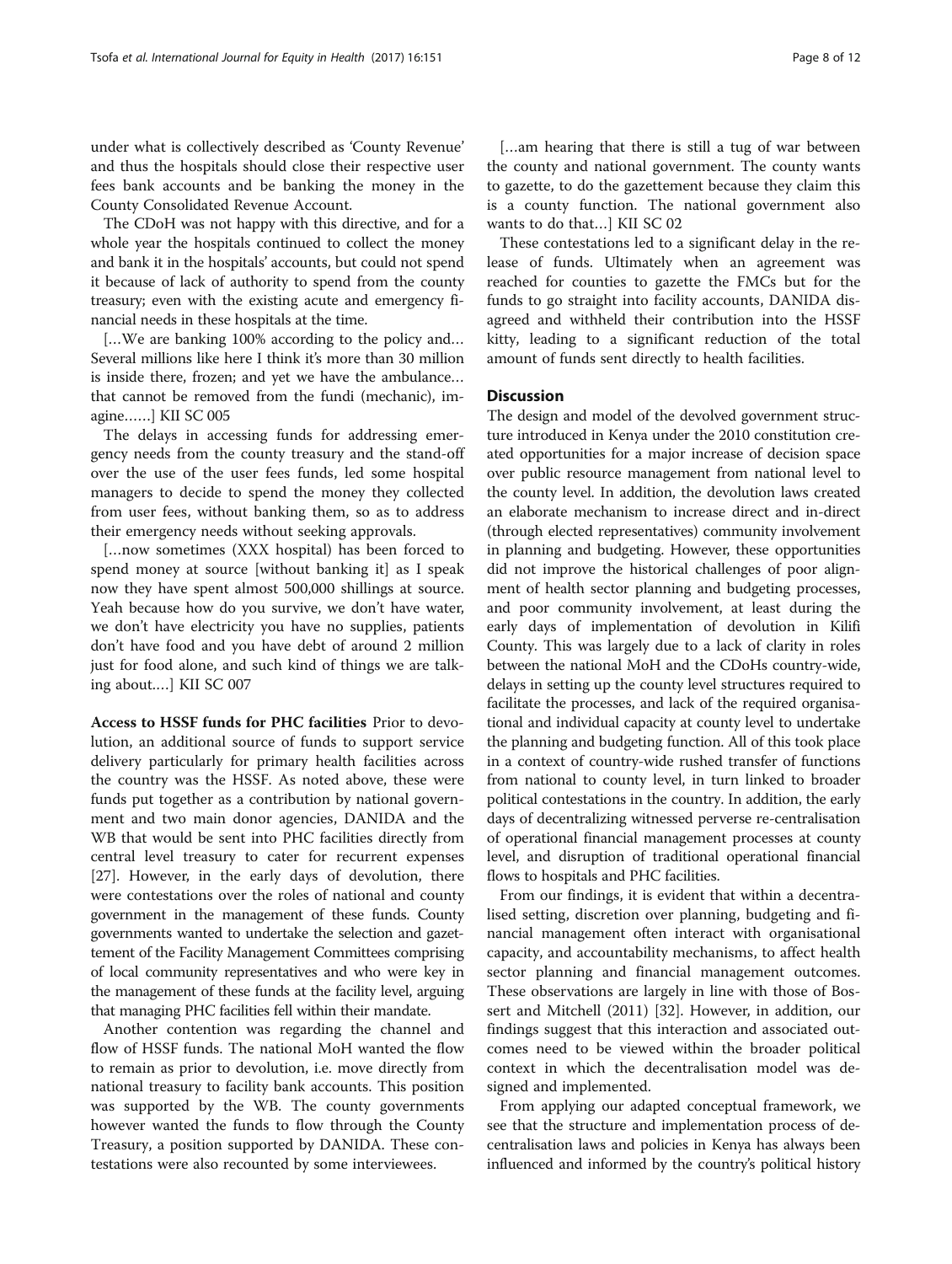and culture [[41](#page-11-0)]. Key features of this history include the political heritage of the main political parties and key political actors in the country over time, the perceived injustices and inequalities across different tribal and geographical populations, and the experience of political violence especially after the 2007 general election [\[42, 43](#page-11-0)]. This partly explains the political push and demand to rapidly transfer functions to counties in 2013 even before counties had appropriate structures to undertake these functions. Notably though, is that the health sector has traditionally not been involved in the design of decentralisation initiatives, but rather left to play "catch-up" through adapting to broader changes [\[24\]](#page-10-0).

In analysing the capacity of the Kilifi CDoH, we find that during the early implementation of devolution the CDoH inherited the existing hardware elements including physical infrastructure for delivering health services and a good financial resource allocation from the County Treasury in 2013/14. However, during that year, the department's tangible and intangible software elements were significantly lacking. There was no clear organisational structure with clear mandates and roles for different actors, and the existing managers lacked the knowledge and skills required for the strategic planning and budgeting roles. In addition, by the time of the 2013/14 fiscal year resource bidding process at the county level, the CDoH did not have a sector strategic plan and an AWP, both of which are essential tangible software elements required to influence and facilitate the resource bidding at county level. In terms of intangible software, we find that the CDoH lacked the necessary power, appropriate relationships and communication capacity to influence the decision by the county treasury to direct that hospital to close their individual user fee bank accounts and deposit all user fee funds into the county consolidated revenue account. Barasa et al. (2016) reported that hospital user fees are the single most important source of readily available financial resources for addressing many recurrent and often emergency needs within Kenyan county hospitals [[44](#page-11-0), [45](#page-11-0)]. The loss of this source of revenue coupled with the perverse re-centralisation of financial management processes meant that the hospitals could not address their emergency recurrent needs appropriately. Our findings support Omar's (2002) assertion that health system decentralisation always brings additional responsibilities including of planning and resource allocation to local decision makers, yet their capacity for undertaking these responsibilities is often lacking, and often ignored during the design and implementation of decentralised systems [\[22](#page-10-0)].

From our findings we see that, during the county planning and budgeting process, the different county departments, including the CDoH are supposed to use their annual priorities as indicated in their AWPs to compete for the county revenue in a bidding process that is coordinated

by the county treasury [\[46\]](#page-11-0). However, we see that during the 2013/14 fiscal year the Kilifi CDoH did not participate in the resource bidding process at the county level. This forced the county treasury to allocate the CDoH resources based on a generic budget. As highlighted above, the reasons for the CDoH non-participation in the resource bidding process were lack of significant tangible software capacity elements including lack of a clear organisational structure, failure to appoint key offices to drive the department's budgeting process, and lack of a departmental strategic plan and AWP to guide the annual sector priorities. This lack of appropriate capacity reduced the CDoH's ability to influence the amount of resources allocated to the health sector, thus reducing its decision space over resource allocation [\[4\]](#page-10-0).

In line with the spirit of decentralisation within the 2010 constitution, county departments are mandated to further decentralise decision making particularly of planning, budgeting, and financial management related to dayto-day service delivery to sub-county management entities [[39](#page-11-0)]. The lack of appropriate structure within the CDoH meant that the department could not further decentralise its coordination and operational financial management roles to sub-county units including the hospital and subcounty management units. Subsequently all the hospital and sub-county management teams had to send in all of their requests for any purchases and expenditures to the Chief Officer at the county headquarters, causing a significant delay in implementation of planned activities. This happened even though before the implementation of county governments, district and hospital management units had a delegated accounting mandate and managed their local budgets for operational recurrent expenditures [[5, 25](#page-10-0), [26](#page-10-0)]. It thus can be argued that the implementation of devolution reversed historical gains of health sector financial management processes at the peripheral units at least in the short term.

In general, our findings highlight the necessity for proper and appropriate structures and capacity at peripheral level in decentralised health systems, if they are to succeed in taking up the functions mandated to them. This finding present an essential contribution into the existing literature which has been largely silent in reporting on local level capacity while highlighting health sector decentralisation outcomes [\[7,](#page-10-0) [32](#page-11-0)].

In addition to enhancement of technical efficiency, one of the most common reasons for the promotion of public sector decentralisation is the belief that it enhances accountability largely through supporting community participation in decision making [\[10\]](#page-10-0). In analysing the accountability structures and practices at the county level, we see that the CA, composed of elected MCAs, is the main organ that offers financial and political accountability oversight of the broader county government [[39](#page-11-0)]. The devolution laws also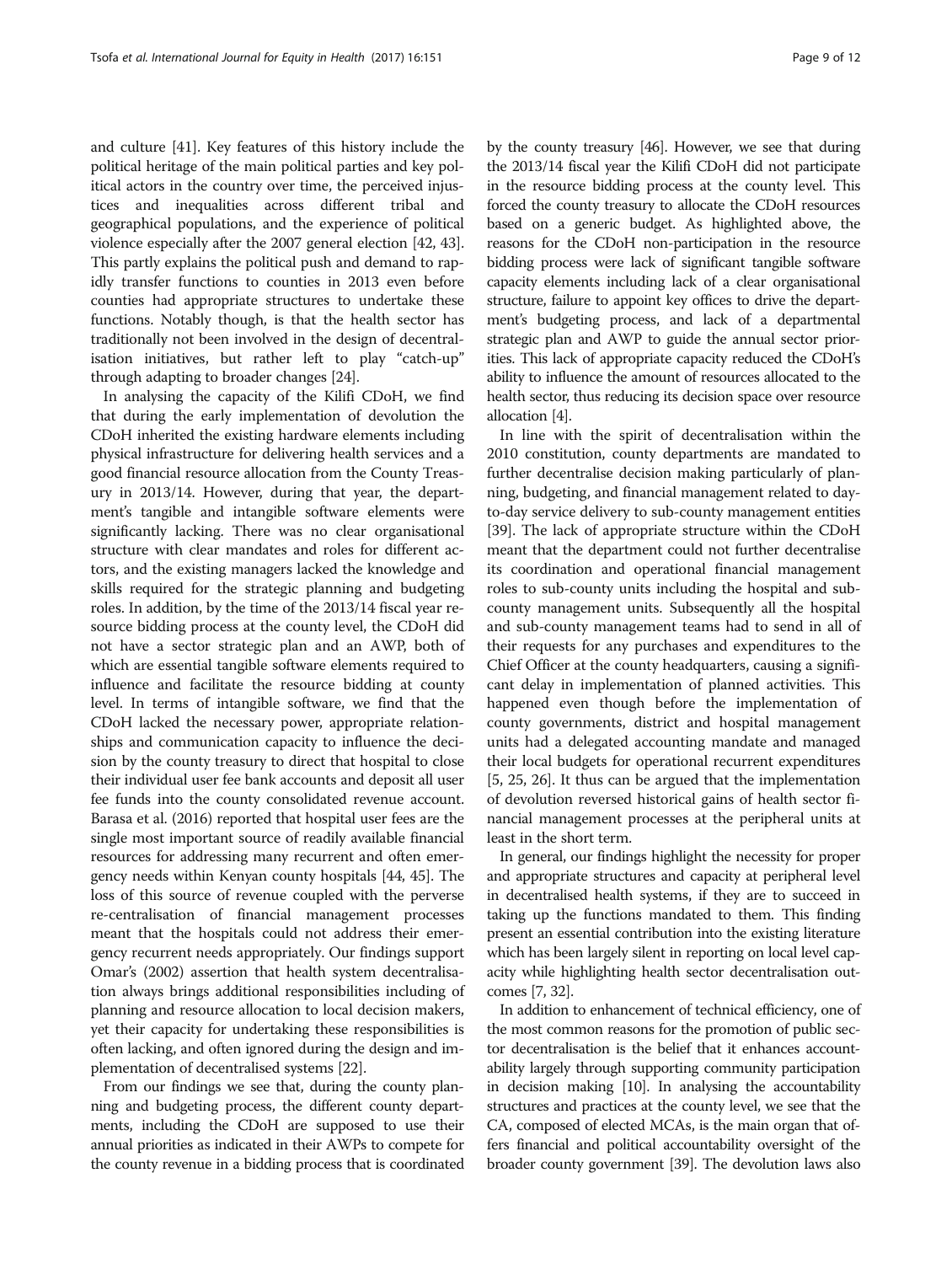created and mechanism for direct public participation in the county level planning and budgeting process. From our results, we see that though there was an attempt to invite public views and comments when the overall county budget had been finalised, there was no public involvement at the health sector level as the health sector planning structures had not been established, hence the process did not happen as expected. In addition, our findings reveal lack of appropriate knowledge and skills among the MCAs meant that they we unable to appropriately carry out their accountability function. This highlights the important interactions between accountability mechanisms and organisational capacity, and agrees with the observations of Bossert and Mitchel (2011) [\[32](#page-11-0)].

The national government, due to political pressure was forced by the county governments to decentralise all county the functions immediately even though the law provided for up-to three years for the transfer of functions to be undertaken. This example highlights that, the national government had less software tangible elements of 'power' over the county governments in influencing the process of transfer of functions. Subsequently because of the counties exuded more political power, they were able to expand their decision space over the transfer of county functions process.

#### Study strengthens and limitations

The embedded nature of this study, owing to BT's 'insider' position both at the national MoH and Kilifi County levels, and the nesting of the study within the Kenyan learning site, facilitated access to individuals and in-depth learning, and enhanced the opportunity for the study findings to be regularly shared with relevant decision makers.

A key limitation was the collection of data during the early days of devolution implementation. This meant that many of the effects were still unfolding. The findings therefore only relate to the early health system experiences of devolution in Kenya. However, the changes observed during these early days of devolution point to important issues that may persist into the medium and possibly even longer term in the absence of further intervention. An example is the recentralisation of financial management control. In addition, the study findings are important because understanding the effects on and functioning of the health system during such radical change has important lessons for other countries planning devolution or other large scale change. It would be naïve to consider that health systems are ever static – in fact they are usually undergoing some form of change, albeit less dramatic than Kenyan devolution [[47](#page-11-0)].

The primary focus on one county experiences could also be viewed as a limitation of the study. However, the decision to use one county was deliberate, as it allowed for a deeper exploration of the issues under focus within the study, by involving a broad range of stakeholders. Similar findings on the influences on the county level experiences in Kilifi, like the effect by rushed transfer of function, delays in setting up county level structures and low capacity of county level stakeholders in undertaking their mandates, have also been reported in other counties [\[48](#page-11-0), [49](#page-11-0)]. In addition, data collection for this study was also done at a national level through interviews and observations, and this allowed for drawing on country-wide lessons in interpreting the findings from Kilifi county.

#### Study conclusions and recommendations

The findings from this study show the relevance and value of our conceptual framework. The framework also offers highlights key issues that should be addressed when designing and implementing decentralization processes.

For Kenya, we recommend interventions to progressively improve county level capacity for health sector planning, budgeting and financial management, and the functioning of county level community involvement and accountability structures. We argue that if the county level capacity is improved, then the opportunities created by devolution for improving county level health sector planning and budgeting and community involvement will be harnessed. An example of capacity enhancing strategy could include integrating policy evaluation research during times of major health sector policy implementation. This would enhance the ability of providing real-time understanding of the policy implementation effects and provide a feed-back mechanism for enhancing policy implementation.

From this study for example, when we shared our preliminary findings with the different actors at county level, concerned actors came together to start deliberations of developing county level legislation, dubbed The Kilifi County Facility Improvement Fund Bill. This bill - which is currently before the county assembly - will allow the CDoH to collect and retain user fees in hospitals and utilise them for improving their health facilities. In addition, from our continued interaction with the Kilifi CDoH within the Kilifi learning site, there was an observed better participation of the CDoH in the planning and budgeting process in the 2014/15 fiscal year, which also had more community involvement from facility level. However, whether the final 2014/15 CDoH budget was more aligned with the sector specific priorities is yet to be established

The Kenyan experience reported here reminds policymakers in other settings of the importance of establishing, as integral to a decentralisation strategy, clear and distinct roles between the centre and the periphery. The experience also shows the importance of building the knowledge and skills among the different actors. Finally, it emphasises the need for health sector policy actors to be aware of the broader political context when designing and implementing technical strategies for health sector decentralisation.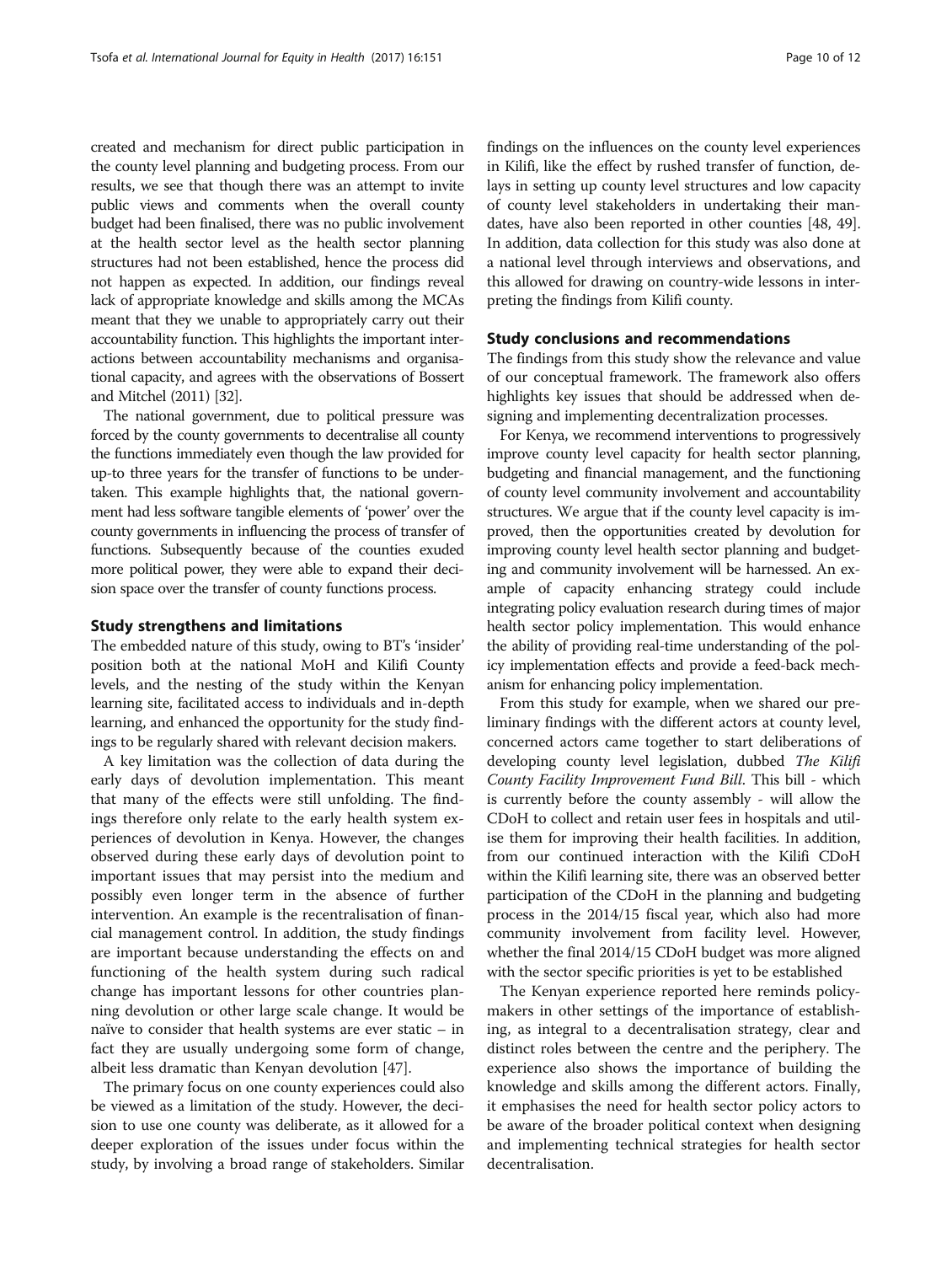## <span id="page-10-0"></span>Additional file

[Additional file 1: Table S1.](dx.doi.org/10.1186/s12939-017-0649-0) Summary of key national level planning and budgeting events relevant to the health sector planning process. Table S2.Summary of the key county planning and budgeting events relevant to the CDoH planning process (DOCX 29 kb)

#### Acknowledgements

We would like to acknowledge the support of Edwine Barasa, Mary Nyikuri, Evelyn Waweru, Jacinta Nziga and Kelly Muraya (from the Kenyan learning site) and the larger RESYT Health Systems Governance theme members. We would also like to acknowledge our colleagues and collaborators in the County Department of Health, Kilifi and the national Ministry of Health in Kenya. The preparation of the paper benefitted from discussion at an April 2016 writing workshop organized by the Consortium for Health Systems Innovation and Analysis (CHESAI) to generate deeper Southern-led perspectives on health systems and governance issues, CHESAI is funded by a grant from the International Development Research Centre, Canada.

#### Availability of data and material

All data for this study is available and can be accessed at the KEMRI-Wellcome Trust Research Programme, subject to institutional data governance committee policies

#### Funding

BT, SM and LG are members of the Resilient and Responsive Health Systems (RESYST) Consortium. This research is an output from a RESYST project funded by the UK Aid from the UK Department for International Development (DFID) for the benefit of developing countries. However, the views expressed and information contained in it are not necessarily those of or endorsed by DFID, which can accept no responsibility for such views or information or for any reliance placed on them.

BT and SM are members of the KEMRI-Wellcome Trust Research Programme in Kenya that is supported by a core grant (#203077/Z/16/Z) from the Wellcome Trust

#### Authors' contributions

BT and SM were involved in conceiving the study, data collection, analysis and writing the manuscript. LG and CG were involved in conceiving the study, data analysis and writing the manuscript.

#### Ethics approval and consent to participate

Ethical review and approval for this work was obtained from both the London School of Hygiene and Tropical Medicine (LSHTM) - LSHTM ethics re: 6250 and the Kenya Medical Research Institute (KEMRI) - Ref: KEMRI/Res/7/3/ 1 ethical review committees. A signed written consent was obtained from all participants for the interviews.

#### Consent for publication

This work is published with permission from Director KEMRI

#### Competing interests

The authors declare that they have no competing intersts.

#### Publisher's Note

Springer Nature remains neutral with regard to jurisdictional claims in published maps and institutional affiliations.

#### Author details

<sup>1</sup>KEMRI Wellcome Trust Research Programme, KEMRI Centre for Geographic Medicine Research Coast, P.O. Box 230-80108, Kilifi, Kenya. <sup>2</sup>Global Health Department, Faculty of Public Health and Policy London School of Hygiene and Tropical Medicine, London, UK. <sup>3</sup>Health Economics Unit, School of Public Health and Family Medicine, University of Cape Town, Cape Town, South Africa. <sup>4</sup>Centre for Tropical Medicine and Global Health, Nuffield department of Medicine, University of Oxford, Oxford, UK.

#### Received: 10 January 2017 Accepted: 14 August 2017 Published online: 15 September 2017

#### References

- 1. Green AT, Mirzoev TN. Planning for Public Health Policy, in International Encyclopedia for Public Health. In: K.H.S.Q, editor. . San Diego: Academic Press; 2008. p. 121–32.
- 2. Mburu FM. Health Delivery Standards: Vested Intrests in Health Planning. Soc Sci Med. 1994;39:1375–84.
- 3. Oxford Policy Management Medium Term Expenditure Framewroks Panacea or Dangerous Distruction. OPM Review, 2000.
- 4. Muchiri, S., Harmonising Budget Cycles: Lessons for Health Advocates. 2010, Health Sytems 2010 - Abt Associates Inc.
- Tsofa B, Molyneux S, and Goodman C, Health sector operational planing and budgeting processes in Kenya - "never the twain shall meet". Int J Health Plann Manage, 2015;31(3):260–276.
- 6. Glenngard AH, Maina TM. Reversing the trend of weak policy implemenation in Kenya health sector? - a study of budget allocation and spending of health resources versus set priorities. Health Research Policy Sytems: Online Publication; 2007. doi[:https://doi.org/10.1186/1478-4505-5-3.](http://dx.doi.org/10.1186/1478-4505-5-3)
- 7. Mills A, et al., Health System Decentralisation: Concepts, Issues and Country Experiences. 1990, World Health Organization.
- 8. Bossert T. Analysing the decentralisation of health systems in developing countries: decision space, innovation and perfomance. Soc Sci Med. 1998; 47(10):1513–27.
- 9. Bossert T, Beauvais JC. Decentralisation of health systems in Ghana, Zambia, Uganda and the Philippines: a comparative analysis of decision space. Health Policy Plan. 2002;17(1):14–31.
- 10. Rondinelli D, Cheema G. Decentralisation in developing countries: a riview of recent experience. World Bank: Washington DC; 1983.
- 11. WHO/UNICEF, Declaration of Alma Ata. International Confrence on Primary Health Care. 1978.
- 12. Collins C, Green A. Decentralisation and primary health care: some negative implications in developing countries. Int J Health Serv. 1994;24(3):459–75.
- 13. World Bank. World Developement Report 1993: Investing in Health. New York: Oxford University Press; 1993.
- 14. Collins C. Decentralisation and the need for political and critical analysis. Health Policy Educ. 1989;4(2):168–71.
- 15. Rondinelli D. Government decentralisation in comaprative theory and practice in developing countries. Int Rev Adm Sci. 1981;47(2):19–43.
- 16. Bossert T, Chitah MB, DMB B. Decentralization in Zambia: resource allocation and district perfomance. Health Policy Plan. 2003;18(4):357–67.
- 17. Jeppsson A. Financial priorities under decentralization in Uganda. Health Policy Plan. 2001;16(2):187–92.
- 18. Lakshminarayanan R. Decentralisation and its implication for reproductive health: the Philipines experience. Reprod Health Maters. 2003;11(21):96–107.
- 19. Bossert T, Larranga O, Mier FR. Decentralisation of health systems in Latin America. Pan Am J Public Health. 2000;8(1/2):84–92.
- 20. Mayhew SH. The impact of decentralisation on sexual and reproductive health Services in Ghana. Reproductive Health Matters. 2003;11(21):74–87.
- 21. Gilson L, Kilima P, Tanner M. Local government decentralisation and the health sector in Tanzania. Public Adm Developement. 1994;14(5):451–77.
- 22. Omar M. Health secor decentralisation in developing countries: unique or universal! World Hospital Health Service. 2002;38(2):24–30.
- 23. Anderson David M. Yours in Struggle for Majimbo'. Nationalism and the Party Politics of Decolonization in Kenya, 1955–64. J Contemp Hist. 2005;40(3)
- 24. Odhiambo Tom. Read Kenyan's Memoirs to Understand Devolution Story. 2013 [cited 2013; Available from: [http://hakipensheni.blogspot.com/2013/](http://hakipensheni.blogspot.com/2013/06/read-kenyan-memoirs-to-understand.html) [06/read-kenyan-memoirs-to-understand.html.](http://hakipensheni.blogspot.com/2013/06/read-kenyan-memoirs-to-understand.html)
- 25. Oyaya CO, Rifikin SB. Health sector reforms in Kenya: an examination of district level planning. Health Policy. 2003;64:113–27.
- 26. O'Meara WP, et al. Community and facility-level engagement in planning and budgeting for the Goverment health sector- a district perspective from Kenya. Health Policy. 2011;99:234–43.
- 27. Waweru E, et al., Tracking implementation and (un)intended consequences: a process evaluation of an innovative peripheral health facility financing mechanism in Kenya. Health Policy and Planning, 2015.
- 28. Goverment of Kenya, The Constitution of Kenya. 2010.<br>29. Kilifi County Government. http://www.kilifi.ao.ke/ 201
- 29. Kilifi County Government. [http://www.kilifi.go.ke/](http://www.kilifi.go.ke). 2014 [cited 2014.
- 30. Willis J and Gona G, Pwani C Kenya? Memory, Documents and Secessionist Politics in Coastal Kenya. African Affairs, 2012.